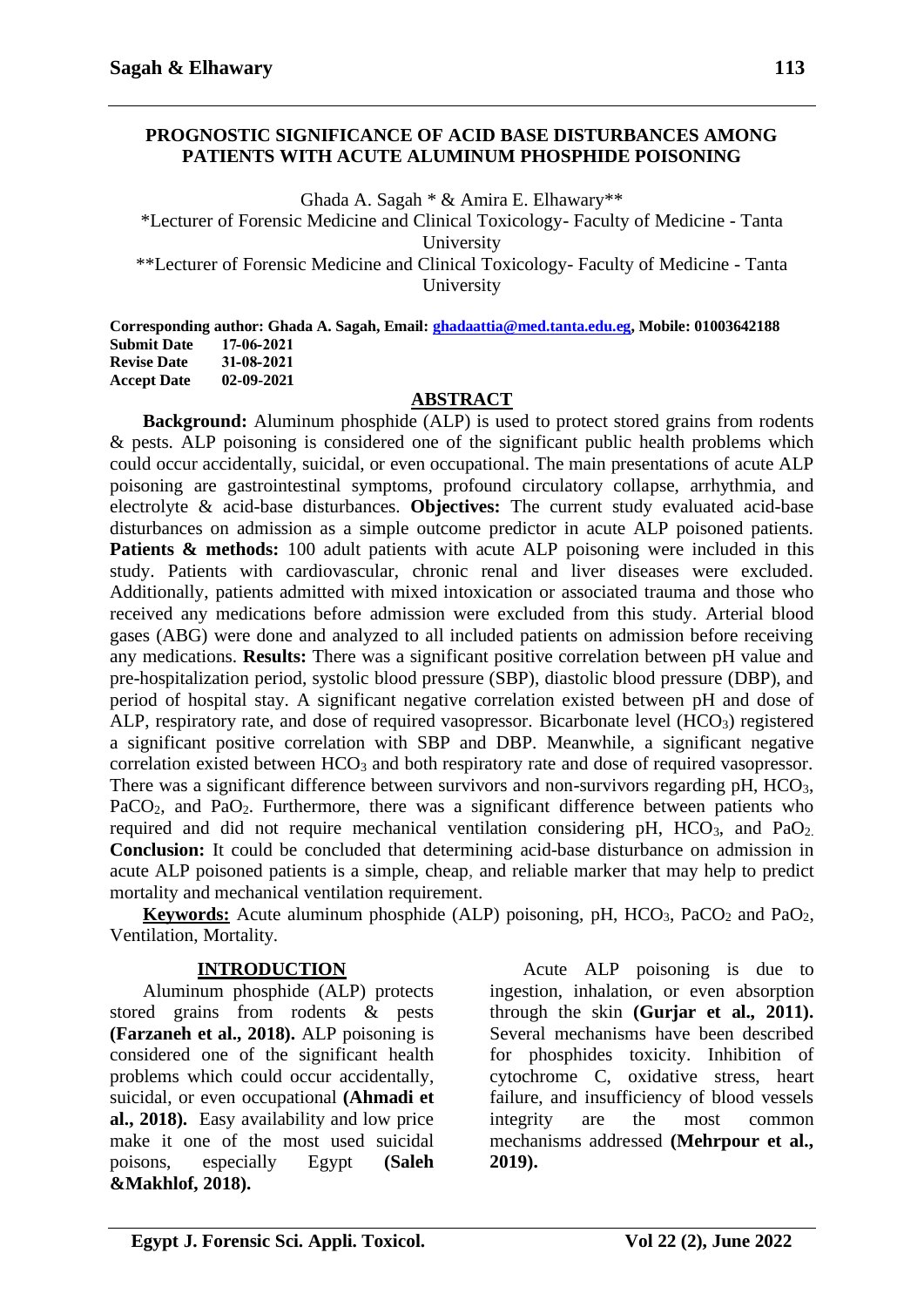According to **Bumbrah et al. (2012),** cytotoxic phosphine gas generated from acid hydrolysis of ALP affects the heart, lungs, gastrointestinal tract (GIT), and kidneys. The main presentations of acute ALP poisoning include GIT symptoms, arrhythmia, profound circulatory collapse, electrolyte, and acid-base disturbances **(Sheta et al., 2019).**

Expecting consequences in severely intoxicated patients is the main goal for any toxicologist in different health care systems. At the same time, acute ALP toxicity stills a big problem with significant outcome events, together with the conspicuous shortage of recent Egyptian research discussing acid-base disturbances as a predictor of acute ALP poisoning. Hereafter, the current study aimed to use acid-base disturbance as a simple, inexpensive tool to predict mortality and significant outcome events in acute ALP poisonings.

## **PATIENTS AND METHODS**

This study is a prospective crosssectional study. It was conducted following approval of the medical research ethics committee of the Tanta Faculty of Medicine. Acute aluminum phosphide (ALP) intoxicated patients admitted to Tanta Poison Control Center, Tanta Emergency University Hospital throughout the period from 1<sup>st</sup> of November 2020 to  $31<sup>st</sup>$  of May 2021 were included in this study.

After receiving detailed information about the study, all patients or their guardians were asked to provide informed written consent for participation. Data confidentiality, including results of investigations, were maintained by making code numbers for all included patients (available for primary investigator only), data were analyzed anonymously.

Adult patients acutely exposed to aluminum phosphide were included in this study. Patients with cardiovascular, chronic renal and liver diseases were excluded. Additionally, patients admitted with mixed intoxication or associated trauma and those who received any medications before admission were excluded from this study.

Diagnosis of acute ALP poisoning was based on the history of exposure, typical clinical manifestations, and reliable identification of the compound using containers brought by patients' attendants. Confirmation was done using the silver nitrate test for the detection of phosphine in stomach contents.

Demographic data (including age, gender, residence, and occupation) and toxicological data (including the manner of poisoning, pre-hospitalization period, amount of ALP, and route of exposure) were reported for all included cases.

Arterial blood gases were analyzed from 1 ml of arterial blood samples under complete aseptic conditions. The samples were withdrawn in heparinized tubes on admission before administrating any medication.

Blood pH, bicarbonate level  $(HCO<sub>3</sub>)$ , partial arterial carbon dioxide pressure (PaCO2), and partial arterial oxygen pressure  $(PaO<sub>2</sub>)$  was measured using an ion-selective electrode (Rapid lab 855, Bayer Company, USA) according to **Kokholm (1990)**. Blood collection syringes, tubes, and body fluids (blood samples) were safely disposed of to avoid any risk of environmental pollution and infection control.

# **Statistical analysis**

Statistical analysis and data presentation were conducted using SPSS (Statistical Package for the Social Sciences) version 22 computer program. All numerical variables were checked for normality by the Shapiro Wilk test. Numerical variables with normal distribution were presented as mean ±SD, while those with abnormal distribution were expressed as the median and interquartile range  $(25<sup>th</sup> - 75<sup>th</sup>$  percentile).

Differences between two groups having normally distributed data were tested using Independent T-test.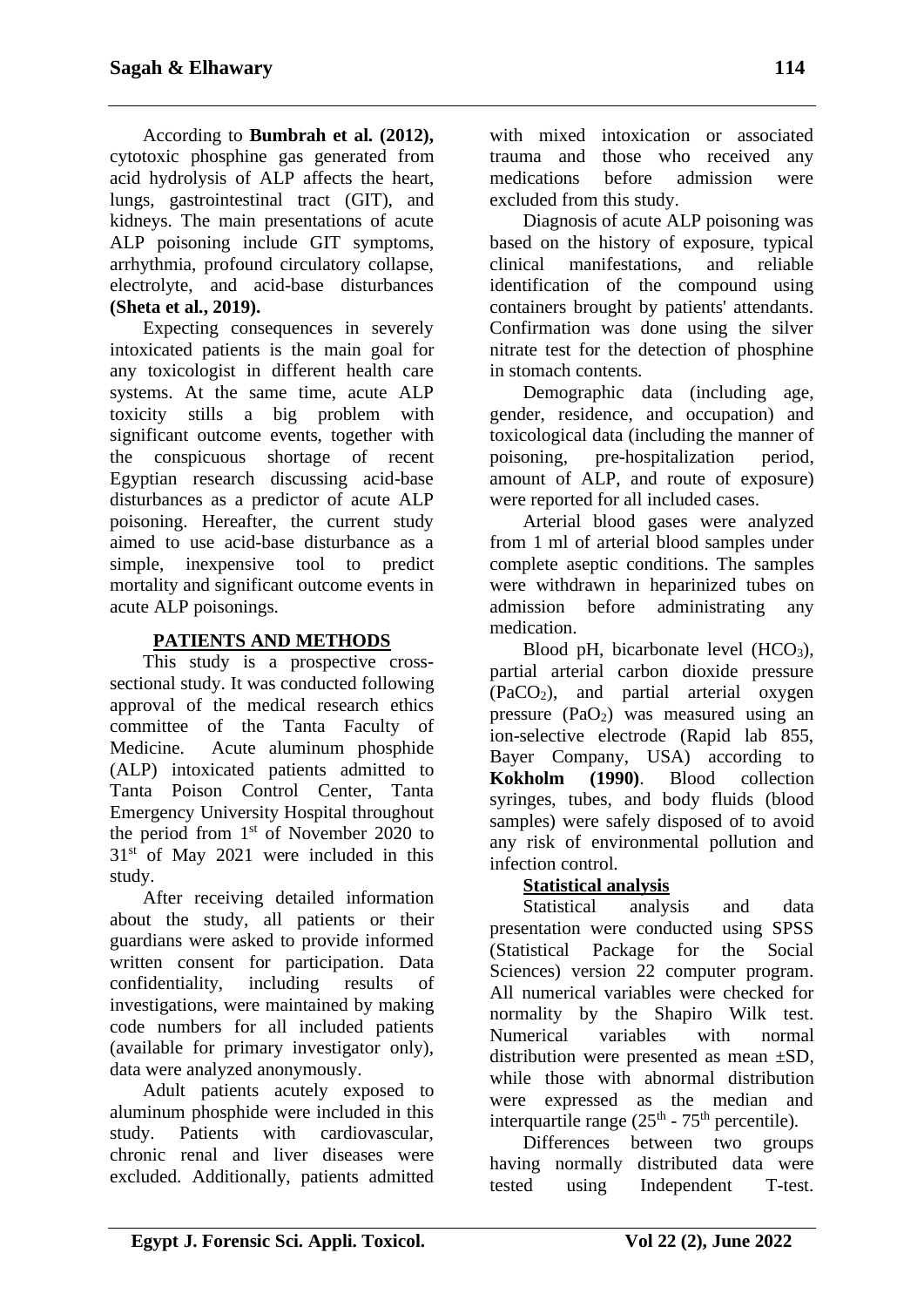Categorical variables were summarized as frequencies and percentages, and the association between different variables was tested using  $X^2$  tests (Pearson's Chi-square for independence or Fisher Exact Tests as appropriate).

Spearman's Rank correlations were done between arterial blood gases and some demographic, toxicological, and clinical data. Furthermore, Receiver operating characteristics (ROC) curve analysis was carried out to test the discrimination power of the studied arterial blood gases to predict mortality and the need for mechanical ventilation. Areas under the ROC curves, sensitivity, and specificity were calculated. Significance was adopted at  $p < 0.05$  to interpret the results of tests **(DeLong et al., 1988** and **Schober et al., 2018).**

# **RESULTS**

During the study period, 100 patients presented with acute ALP poisoning have fulfilled eligibility criteria. The median age of included patients was 20 years. Females represented 58%, rural residences accounted for 87%. Socio-demographic characteristics of participant patients are demonstrated in **the table (1).**

**Tables (2&3)** illustrate toxicological, clinical data, and ABG results of studied patients. Both suicidal manners of poisoning and ingestion route of poisoning registered 97% of cases. Median values of both systolic and diastolic blood pressure were 80 and 50 mmHg, respectively. The mean value of pH was  $7.32 \pm 0.1$ ; bicarbonate (HCO3) registered a mean value of  $14.4 + 5.3$ .

**Table (4)** demonstrates patients' clinical course and outcome, the median dose of vasopressor was 16.6 mg. The period of hospital stay ranged between 3- 144 hours with a median value of 17 hours. Mechanical ventilation was required in 47 patients. Finally, forty-one patients were improved and discharged; meanwhile, 59 ended up with death.

Spearman's rank-order correlation shows that blood pH value had a significant positive correlation with a prehospitalization period, SBP, DBP, and period of hospital stay. Inversely, a significant negative correlation existed between blood pH and each ALP dose, respiratory rate, and dose of required vasopressor. Regarding bicarbonate level (HCO3), a significant positive correlation between SBP and DBP was registered. Meanwhile, a significant negative correlation existed between HCO<sub>3</sub> and both respiratory rate and dose of required vasopressor **(Table 5).**

A significant positive correlation could be detected between  $PaCO<sub>2</sub>$  and each SBP, DBP, and period of hospital stay. Contrariwise, a significant negative correlation existed between  $PaCO<sub>2</sub>$  and respiratory rate. The  $PaO<sub>2</sub>$  had a significant positive correlation with a prehospitalization period, SBP, DBP, and period of hospital stay. While a significant negative correlation existed between PaO<sup>2</sup> and both doses of ALP and respiratory rate, as noticed in **table (5).**

**Table (6)** reveals a significant difference between survivors and nonsurvivors regarding pH,  $HCO<sub>3</sub>$ , PaCO<sub>2</sub>, and PaO<sub>2</sub>. Furthermore, there was a significant difference between patients who required and did not require mechanical ventilation considering pH, HCO<sub>3</sub>, and PaO<sub>2</sub><sup>-</sup>

**Table (7)** and **figure (1)** show the results of the analysis of the receiver operating characteristics (ROC) curve of pH as a predictor of mortality in ALP poisoned patients. Blood pH level had an area under the curve (AUC) of 0.776, graded as fair AUC. The optimal cut-off value of pH was identified as  $\leq$ 7.33, where the pH value had a sensitivity of 77.97 and specificity of 72.5 for mortality prediction.

Analysis of the ROC curve of HCO<sup>3</sup> as a predictor of mortality in ALP poisoned patients reveal that the HCO<sub>3</sub> level had a fair area under the curve  $(0.702)$ . The optimal cut off value of HCO<sub>3</sub> was identified as  $\leq 12.6$ , where HCO<sub>3</sub> level had a sensitivity of 59.32 and specificity of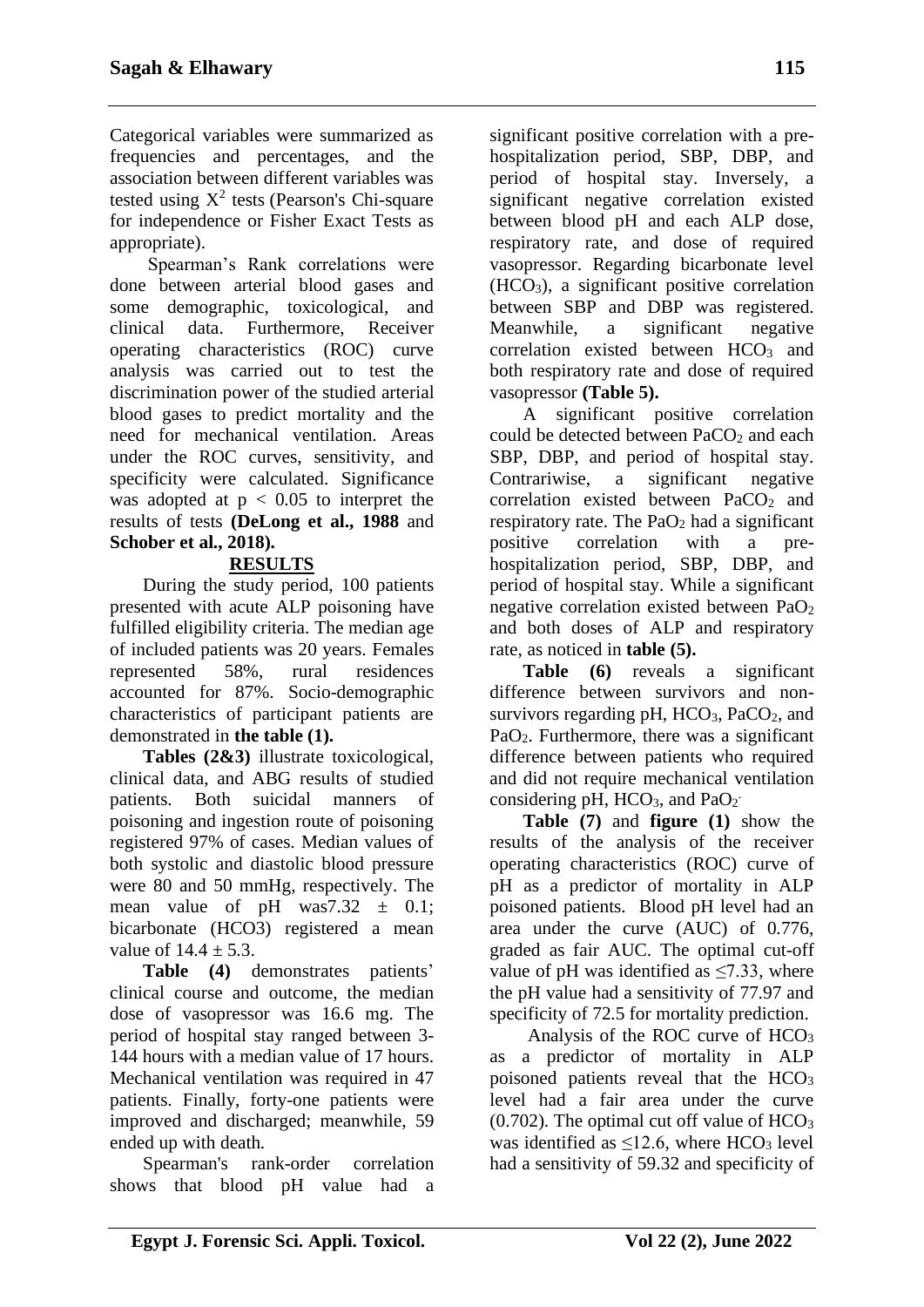ROC curve of  $PaCO<sub>2</sub>$  in ALP poisoned patients poorly predicts mortality (AUC 0.623) at a cut-off value of  $\leq$ 27 with a sensitivity of 67.8 and specificity of 56.1. Meanwhile, the ROC curve of  $PaO<sub>2</sub>$  in acute ALP poisoned patients was a good predictor of mortality (AUC 0.816) at a cut-off value of  $\leq 87.6$  with a sensitivity of 76.27 and specificity of 78.05 **(Table 7 & figure 1)**.

**Table (8)** and **figure (2)** demonstrate that  $pH$  and  $PaO<sub>2</sub>$  somewhat predict the need for mechanical ventilation in acute ALP poisoned patients (AUC 0.747 and 0.701 respectively) with a sensitivity of 82.98 and 53.19 and specificity of 63.46 and 83.02, respectively. HCO3 and PaCO2 poorly predict the need for mechanical ventilation in acute ALP poisoned patients (AUC 0.676 and 0.572, respectively) with a sensitivity of 61.70 and 21.28 and specificity of 69.81 and 94.34, respectively.

|  |  |  |  | <b>Table (1):</b> Socio-demographic data of aluminum phosphide poisoned patients $(N=100)$ |  |
|--|--|--|--|--------------------------------------------------------------------------------------------|--|
|  |  |  |  |                                                                                            |  |

| Age        |      |          |           |      | <b>Gender</b> |        |      |       | <b>Residence</b> |       |      |  |  |
|------------|------|----------|-----------|------|---------------|--------|------|-------|------------------|-------|------|--|--|
| Min.       | Max. | Median   |           | Male |               | Female |      | Urban |                  | Rural |      |  |  |
|            |      |          | IQR       | N.   | %             | N.     | $\%$ | N.    | %                | N.    | $\%$ |  |  |
| 16.0       | 53.0 | 20.0     | 18.0-25.5 | 42   | 42%           | 58     | 58%  | 13    | 13%              | 87    | 87%  |  |  |
|            |      |          |           |      | Occupation    |        |      |       |                  |       |      |  |  |
|            |      | Employed |           |      | Unemployed    |        |      |       | Student          |       |      |  |  |
| N.<br>$\%$ |      |          |           | N.   |               | $\%$   |      | N.    |                  | $\%$  |      |  |  |
| 25%<br>25  |      |          | 35        |      | 35%           |        | 40   |       | 40%              |       |      |  |  |

**N: number, Min: minimum, Max: maximum, IQR: Interquartile range Table (2):** Toxicological data of aluminum phosphide poisoned patients (N=100)

|                             | <b>Toxicological data</b> |    |          |          |                                              |                                                 |           |           |                         |           |    |  |  |
|-----------------------------|---------------------------|----|----------|----------|----------------------------------------------|-------------------------------------------------|-----------|-----------|-------------------------|-----------|----|--|--|
| <b>Manner of poisoning</b>  |                           |    |          |          | <b>Pre-hospitalization</b><br>period (hours) |                                                 |           |           | Route of poisoning      |           |    |  |  |
| Accidental                  |                           |    | Suicidal |          |                                              |                                                 |           |           | Inhalation<br>Ingestion |           |    |  |  |
| N.                          | $\%$                      | N. | %        |          | Range                                        | Median                                          | IQR       | N         | $\%$                    | N.        | %  |  |  |
| 3                           | 3%                        | 97 | 97%      |          | $0.5 - 14$                                   | $\overline{2}$                                  | $1.5 - 4$ | 97        | 97%                     | 3         | 3% |  |  |
|                             |                           |    |          |          |                                              | <b>Amount of poison (Number of ALP tablets)</b> |           |           |                         |           |    |  |  |
| 0.5 tablet<br>$0.25$ tablet |                           |    |          | 1 tablet | 1.5 tablet                                   |                                                 |           | 2 tablets |                         | 3 tablets |    |  |  |
| N.                          | %                         | N. | $\%$     | N        | %                                            | N.<br>%                                         |           | N.        | %                       | N.        | %  |  |  |
| 12                          | 12%                       | 23 | 23%      | 55       | 55%                                          | 2                                               | 2%        | 7         | 2%                      |           | 1% |  |  |

**N: number, IQR: Interquartile range.**

**Table (3):** Clinical and laboratory data of aluminum phosphide poisoned patients (N=100)

|                  |                 |             |                |                |             | Clinical data                       |                            |               |                                              |                 |                  |  |
|------------------|-----------------|-------------|----------------|----------------|-------------|-------------------------------------|----------------------------|---------------|----------------------------------------------|-----------------|------------------|--|
| $SBP$ (mmHg)     |                 |             | $DBP$ (mmHg)   |                |             |                                     | <b>Pulse</b> (beat/minute) |               | $\mathbf{R} \cdot \mathbf{R}$ (cycle/minute) |                 |                  |  |
| Range            | Median          | <b>IOR</b>  | Range          | Median         | <b>IOR</b>  | Range                               | Median                     | <b>IQR</b>    | Range                                        | Median          | IQR              |  |
| $50 -$<br>130    | 80              | $60-$<br>90 | $30 - 80$      | 50             | $40-$<br>60 | $60 - 190$                          | 103                        | 89-<br>116.5  | $16 - 44$                                    | 26              | $21 -$<br>30     |  |
|                  |                 |             |                |                |             | <b>Arterial blood gases results</b> |                            |               |                                              |                 |                  |  |
|                  | рH              |             | $HCO3$ (mEq/L) |                |             |                                     | $PaCO2$ (mmHg)             |               |                                              | PaO2 ( $mmHg$ ) |                  |  |
| Range            | Mean $\pm$ SD   |             | Range          | Mean $\pm$ SD  |             | Range                               | Median                     | <b>IQR</b>    | Range                                        | Median          | <b>IQR</b>       |  |
| $7.09 -$<br>7.51 | $7.32 \pm 0.10$ |             | $4 - 28$       | $14.4 \pm 5.3$ |             | $10 - 44$                           | 25                         | $20-$<br>36.1 | $40.0 -$<br>99.3                             | 86.5            | $69.5 -$<br>91.5 |  |

**IQR: Interquartile range, SBP: Systolic Blood Pressure DBP: Diastolic Blood Pressure, R.R: respiratory rate, mmHg: millimeter mercury, mEq/L: milliequivalent per liter, SD: standard deviation.**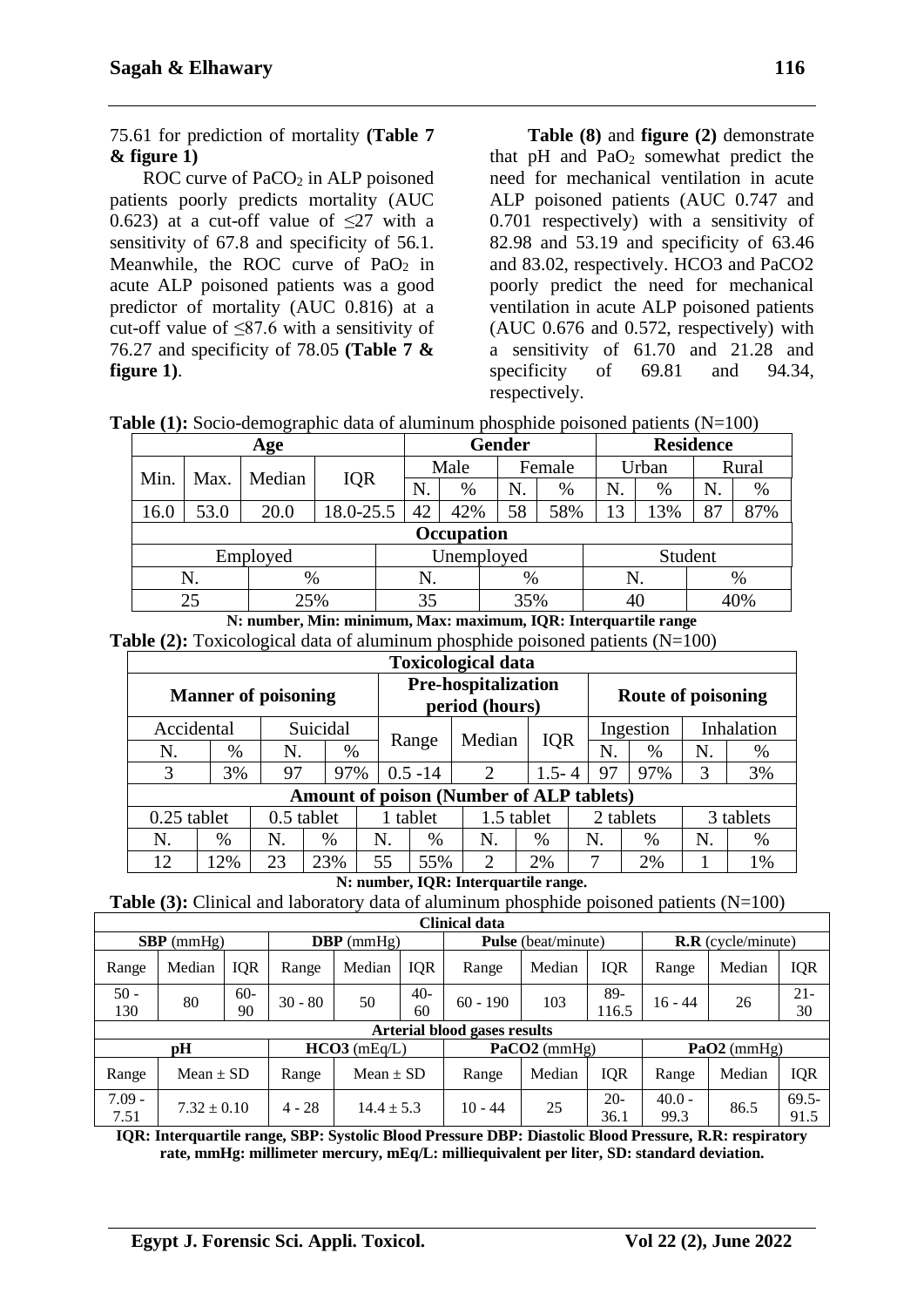|                                    |  |      |        |  |            | <b>Clinical course and Outcome</b> |                                        |                  |     |       |
|------------------------------------|--|------|--------|--|------------|------------------------------------|----------------------------------------|------------------|-----|-------|
| Dose of required vasopressors (mg) |  |      |        |  |            |                                    | <b>Period of hospital stay (hours)</b> |                  |     |       |
| Min.                               |  | Max. | Median |  | IQR        | Min.                               | Max.                                   | Median           |     |       |
| 2.5                                |  | 68.9 | 16.6   |  | $8.3 - 23$ |                                    | 144<br>17.0                            |                  |     | $-48$ |
| <b>Improved &amp; discharged</b>   |  |      |        |  |            | <b>Mechanical ventilation</b>      |                                        | <b>Mortality</b> |     |       |
|                                    |  |      | %      |  |            | $\%$                               |                                        |                  |     |       |
|                                    |  |      | 41%    |  | 17%        |                                    |                                        |                  | 59% |       |

**Table (4):** Clinical course and outcome of aluminum phosphide poisoned patients (N=100)

**N: number, Min: minimum, Max: maximum, IQR: Interquartile range, mg. milligram.**

**Table (5):** Associations between the arterial blood gases and some toxicological and clinical data

|                            |                |                | HCO <sub>3</sub> | PaCO <sub>2</sub> | PaO <sub>2</sub> |
|----------------------------|----------------|----------------|------------------|-------------------|------------------|
|                            |                | $\mathbf{p}$ H | (mEq/L)          | (mmHg)            | (mmHg)           |
| Dose (tablets)             | <b>Rs</b>      | $-0.234$       | $-0.045$         | $-0.018$          | $-0.250$         |
|                            | P value        | $0.020*$       | 0.657            | 0.862             | $0.012*$         |
| <b>Prehospitalization</b>  | <b>Rs</b>      | 0.248          | 0.165            | 0.096             | 0.232            |
| Period (h)                 | P value        | $0.014*$       | 0.103            | 0.343             | $0.021*$         |
|                            | <b>Rs</b>      | 0.429          | 0.462            | 0.285             | 0.319            |
| $SBP$ (mmHg)               | P value        | $< 0.001*$     | $< 0.001*$       | $0.004*$          | $0.001*$         |
|                            | $\mathbf{R}$ s | 0.374          | 0.452            | 0.282             | 0.273            |
| <b>DBP</b> ( $mmHg$ )      | P value        | $< 0.001*$     | $< 0.001*$       | $0.004*$          | $0.006*$         |
| <b>Pulse</b> (beat/minute) | Rs             | $-0.136$       | $-0.187$         | $-0.039$          | $-0.079$         |
|                            | P-value        | 0.178          | 0.063            | 0.699             | 0.436            |
|                            | $\rm Rs$       | $-0.248$       | $-0.571$         | $-0.690$          | $-0.379$         |
| <b>RR</b> (cycle/minute)   | P value        | $0.013*$       | $< 0.001*$       | $< 0.001*$        | $< 0.001*$       |
| Dose of required           | <b>Rs</b>      | $-0.299$       | $-0.318$         | $-0.10$           | 0.019            |
| vasopressors (mg)          | P value        | $0.023*$       | $0.001*$         | 0.322             | 0.853            |
| <b>Period of hospital</b>  | $\mathbf{R}$ s | 0.320          | 0.195            | 0.199             | 0.579            |
| stay $(h)$                 | P-value        | $0.001*$       | 0.052            | $0.047*$          | $< 0.001*$       |

**\*significant at p<0.05 - SBP: Systolic Blood Pressure DBP: Diastolic Blood Pressure, R.R: respiratory rate, mmHg: millimeter mercury, mEq/L: milliequivalent per liter, Rs: correlation coefficient of Spearman's Rank correlation**

**Table (6):** Comparison of arterial blood gases between survivors and non-survivors and between patients requiring mechanical ventilation versus non-ventilated patients.

|                   |                     | ັ                |                 |                |                 |                    |                |
|-------------------|---------------------|------------------|-----------------|----------------|-----------------|--------------------|----------------|
|                   |                     | <b>Mortality</b> |                 |                |                 | <b>Need for MV</b> |                |
|                   |                     | N.<br>yes        |                 | <b>P-value</b> | N.              | <b>Yes</b>         | <b>P-value</b> |
|                   | Range               | $7.14 - 7.51$    | $7.09 - 7.47$   | $< 0.001*$     | $7.14 - 7.51$   | $7.09 - 7.47$      | $< 0.001*$     |
| pH                | $Mean \pm SD$       | $7.37 \pm 0.09$  | $7.28 \pm 0.09$ |                | $7.36 \pm 0.09$ | $7.27 \pm 0.09$    |                |
| HCO3              | Range               | $6.6 - 28.0$     | $4.0 - 23.0$    | $< 0.001*$     | $6.6 - 28.0$    | $4.0 - 23.0$       | $0.002*$       |
| (mEq/L)           | $Mean \pm SD$       | $16.6 \pm 5.1$   | $12.9 \pm 4.9$  |                | $15.9 \pm 5.2$  | $12.7 \pm 5.0$     |                |
| PaCO <sub>2</sub> | Range               | $14.8 - 43.0$    | $10.0 - 44.0$   | $0.037*$       | $14.8 - 44.0$   | $10.0 - 44.0$      | 0.171          |
| (mmHg)            | $Mean \pm SD$       | $29.6 \pm 8.5$   | $25.7 \pm 9.4$  |                | $28.5 \pm 9.0$  | $26.0 \pm 9.3$     |                |
|                   | Range               | $53.0 - 99.0$    | $40.0 - 99.3$   |                | $40.0 - 99.0$   | $42.0 - 99.3$      |                |
| PaO <sub>2</sub>  | <b>Median (IQR)</b> | 90.0 (88.9-      | 75.0 (62.0-     | $< 0.001*$     | 88.0 (83.0-     | 75.0 (62.0-        | $0.001*$       |
| (mmHg)            |                     | 95.0)            | 87.6)           |                | 93.5)           | 88.0               |                |
|                   | <b>Mean rank</b>    | 69.17            | 37.53           |                | 59.92           | 39.87              |                |

**MV: mechanical ventilation\*significant at p<0.05, IQR: Interquartile range, SD: standard deviation, mmHg: millimeter mercury, mEq/L: milliequivalent per liter.**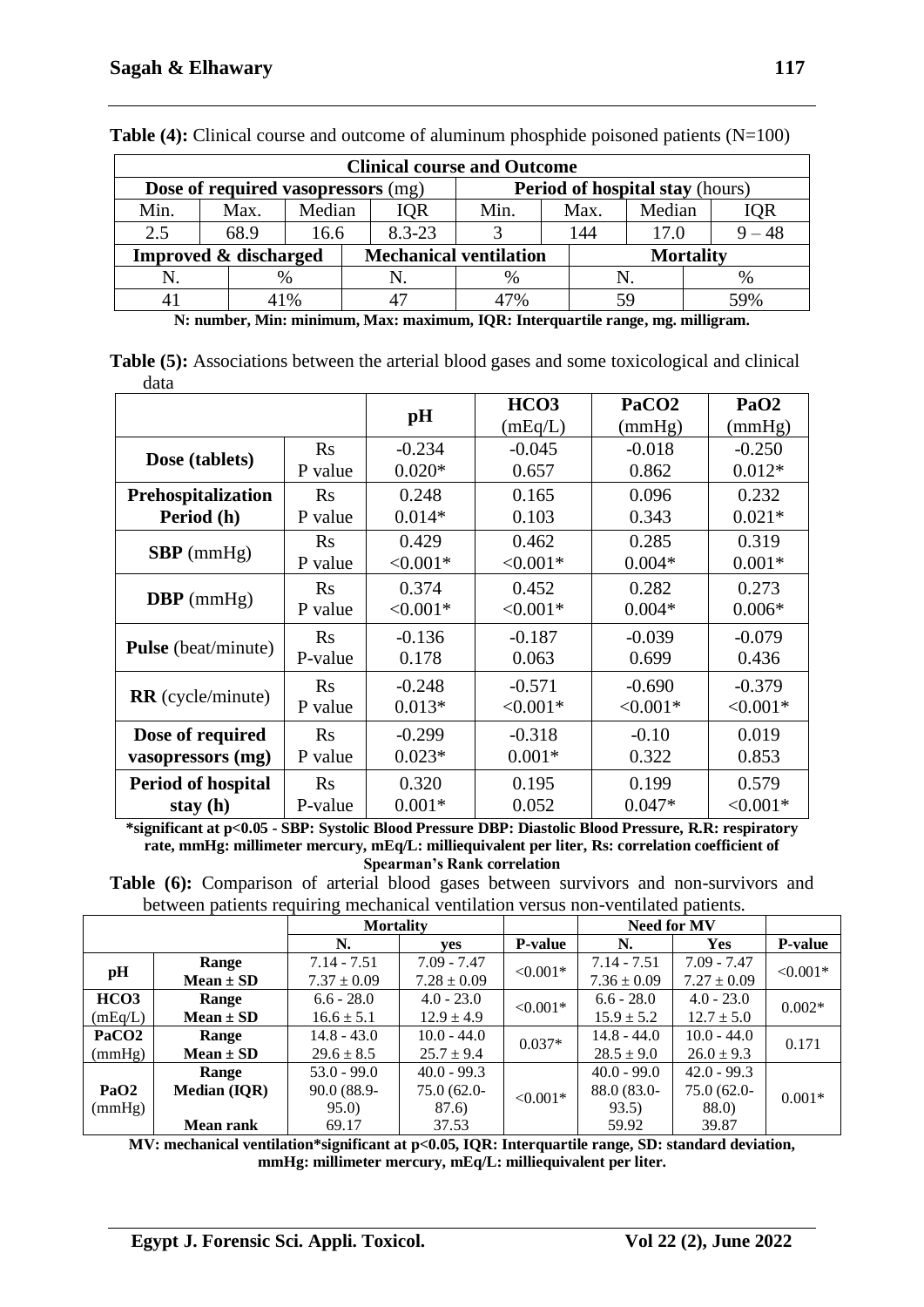| $10001101$ operating enumerations $(1000)$ can be until your |         |                                     |                                     |            |                    |                |  |  |  |  |  |
|--------------------------------------------------------------|---------|-------------------------------------|-------------------------------------|------------|--------------------|----------------|--|--|--|--|--|
| <b>Mortality</b>                                             |         |                                     |                                     |            |                    |                |  |  |  |  |  |
| <b>Predictor</b>                                             | Cut off | <b>Sensitivity</b><br>$\frac{6}{9}$ | <b>Specificity</b><br>$\frac{0}{0}$ | <b>AUC</b> | 95% CI             | <b>P-value</b> |  |  |  |  |  |
| pH                                                           | < 7.33  | 77.97                               | 72.50                               | 0.776      | 0.681 to 0.854     | $< 0.001*$     |  |  |  |  |  |
| $HCO3$ (mEq/L)                                               | 12.6    | 59.32                               | 75.61                               | 0.702      | $0.603$ to $0.790$ | $0.001*$       |  |  |  |  |  |
| PaCO <sub>2</sub> (mmHg)                                     | <27     | 67.80                               | 56.10                               | 0.623      | 0.520 to 0.718     | $0.029*$       |  |  |  |  |  |
| $PaO2$ (mmHg)                                                | <87.6   | 76.27                               | 78.05                               | 0.816      | 0.727 to 0.887     | $< 0.001*$     |  |  |  |  |  |

**Table (7):** Diagnostic performance of the arterial blood gases in prediction mortality by receiver operating characteristic (ROC) curve analysis

**\*significant at p<0.05, AUC: area under the curve, CI: confidence interval, mmHg: millimeter mercury, mEq/L: milliequivalent per liter.**



Figure (1): Diagnostic performance of the arterial blood gases in prediction mortality by receiver operating characteristic (ROC) curve analysis

| <b>Table (8):</b> Diagnostic performance of the arterial blood gases in prediction the need for |                                                                                  |  |  |  |  |
|-------------------------------------------------------------------------------------------------|----------------------------------------------------------------------------------|--|--|--|--|
|                                                                                                 | mechanical ventilation by receiver operating characteristic (ROC) curve analysis |  |  |  |  |
|                                                                                                 | Need for mechanical ventilation                                                  |  |  |  |  |

|                  |             |                    | теся гот препапрат спинации |            |                           |                |
|------------------|-------------|--------------------|-----------------------------|------------|---------------------------|----------------|
| <b>Predictor</b> | Cut         | <b>Sensitivity</b> | <b>Specificity</b>          | <b>AUC</b> | 95% CI                    | <b>P-value</b> |
|                  | off         | $\frac{0}{0}$      | $\frac{0}{0}$               |            |                           |                |
| рH               | $\leq 7.34$ | 82.98              | 63.46                       | 0.747      | $0.650 \text{ to } 0.829$ | $< 0.001*$     |
| $HCO3$ (mEq/L)   | $\leq 12.6$ | 61.70              | 69.81                       | 0.676      | $0.575$ to $0.766$        | $0.001*$       |
| $PaCO2$ (mmHg)   | $\leq$ 17.6 | 21.28              | 94.34                       | 0.572      | $0.469$ to $0.671$        | 0.2130         |
| $PaO2$ (mmHg)    | < 76        | 53.19              | 83.02                       | 0.701      | $0.601$ to $0.788$        | $0.002*$       |

**\*significant at p<0.05, AUC: area under the curve, CI: confidence interval, mmHg: millimeter mercury, mEq/L: milliequivalent per liter.**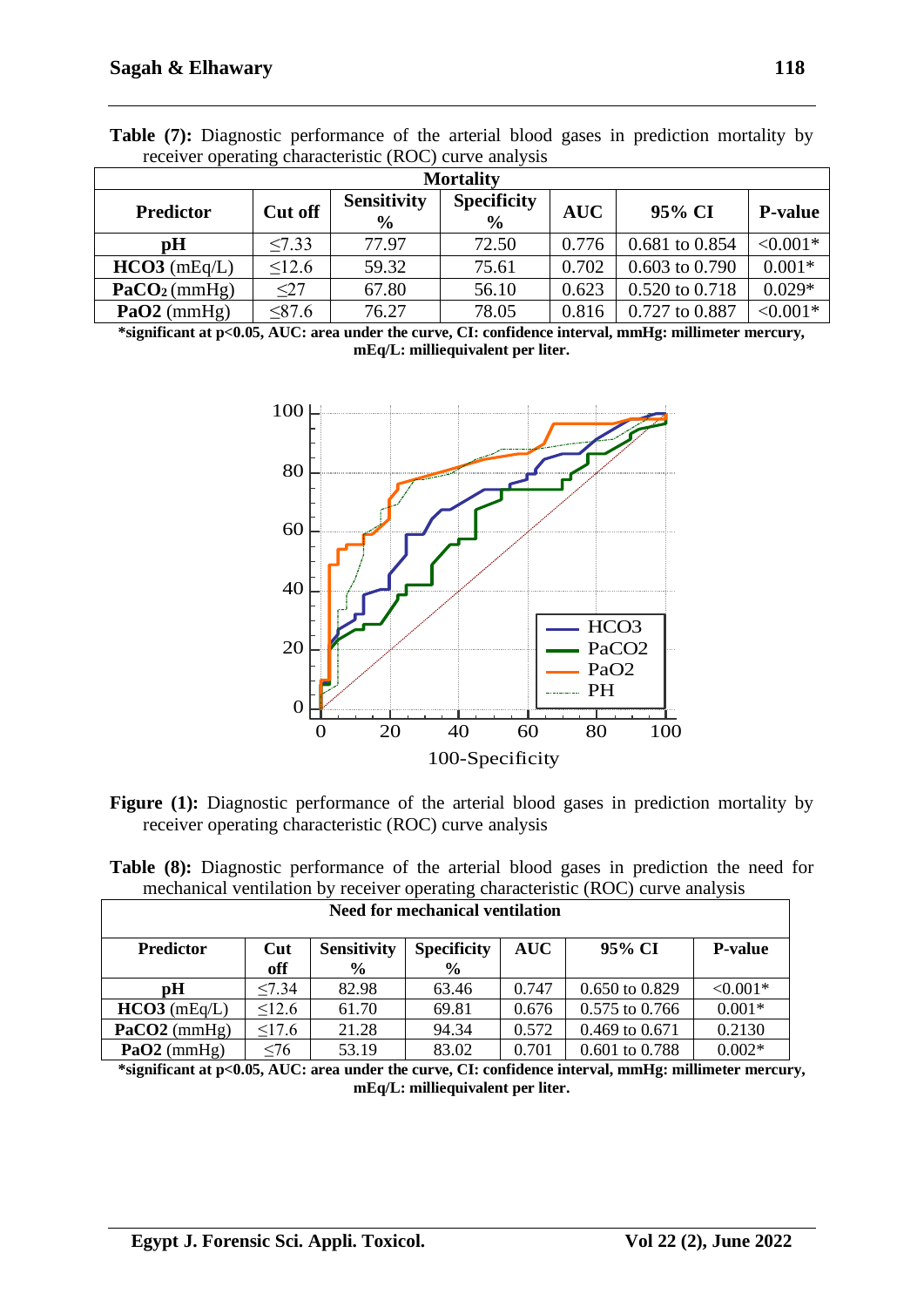

**Figure** (2): Diagnostic performance of the arterial blood gases in predicting the need for mechanical ventilation by receiver operating characteristic (ROC) curve analysis

## **DISCUSSION**

In Egypt, ALP is a common selfpoisoning agent owing to its low price and easy availability **(Gouda et al., 2018).**  Detrimental effects of acute ALP poisoning are still a big deal with significant concerns. Hereafter, the current study aimed to evaluate acid-base disturbances at the time of admission as an outcome predictor in acute ALP poisoned patients.

Results of the current study revealed that socio-demographic, toxicological, and clinical data were comparable to findings in most poison control centers inside and outside Egypt **(Masoud & Barghash, 2013; Hassanian-Moghaddam & Zamani, 2016; Halvaei et al., 2017 and Hegazy et al., 2019).**

In the present study, the median pH value refers to the acidosis process (7.32). Over the years, data was gathered by **Shadnia et al. (2009), Arefi et al. (2011), El-Ebiary et al.(2015), El-Sarnagawy (2017), Navabi et al.(2018), and Wahdan & Khalifa (2020)** have revealed more or less comparable pH results.

Upon exposure of ALP to water, air moisture, or gastric hydrochloric acid releases phosphine gas that blocks the cytochrome C oxidase enzyme. Consequently, mitochondrial oxidative phosphorylation is inhibited by 70%**.**  Furthermore, it disturbs mitochondrial morphology and inhibits mitochondrial protein synthesis and enzymatic activity. This can result in a blockage of the mitochondrial electron transport chain leading to a severe drop in mitochondrial membrane potential **(Bumbrah et al., 2012 and Neki et al., 2017).**

This elevates superoxide dismutase activity and reduces catalase levels, resulting in a high quantum of free radicals and acceleration of lipid peroxidation. The latter leads to cell membrane damage, disruption of the ionic barrier, and nucleic acid damage. In addition, it causes the denaturation of various enzymes involved in cellular respiration and metabolism to end with cell death **(Garg, 2020 and Vaidyanathan et al., 2020).**

Inadequate tissue perfusion induced by ALP poisoning could be attributed to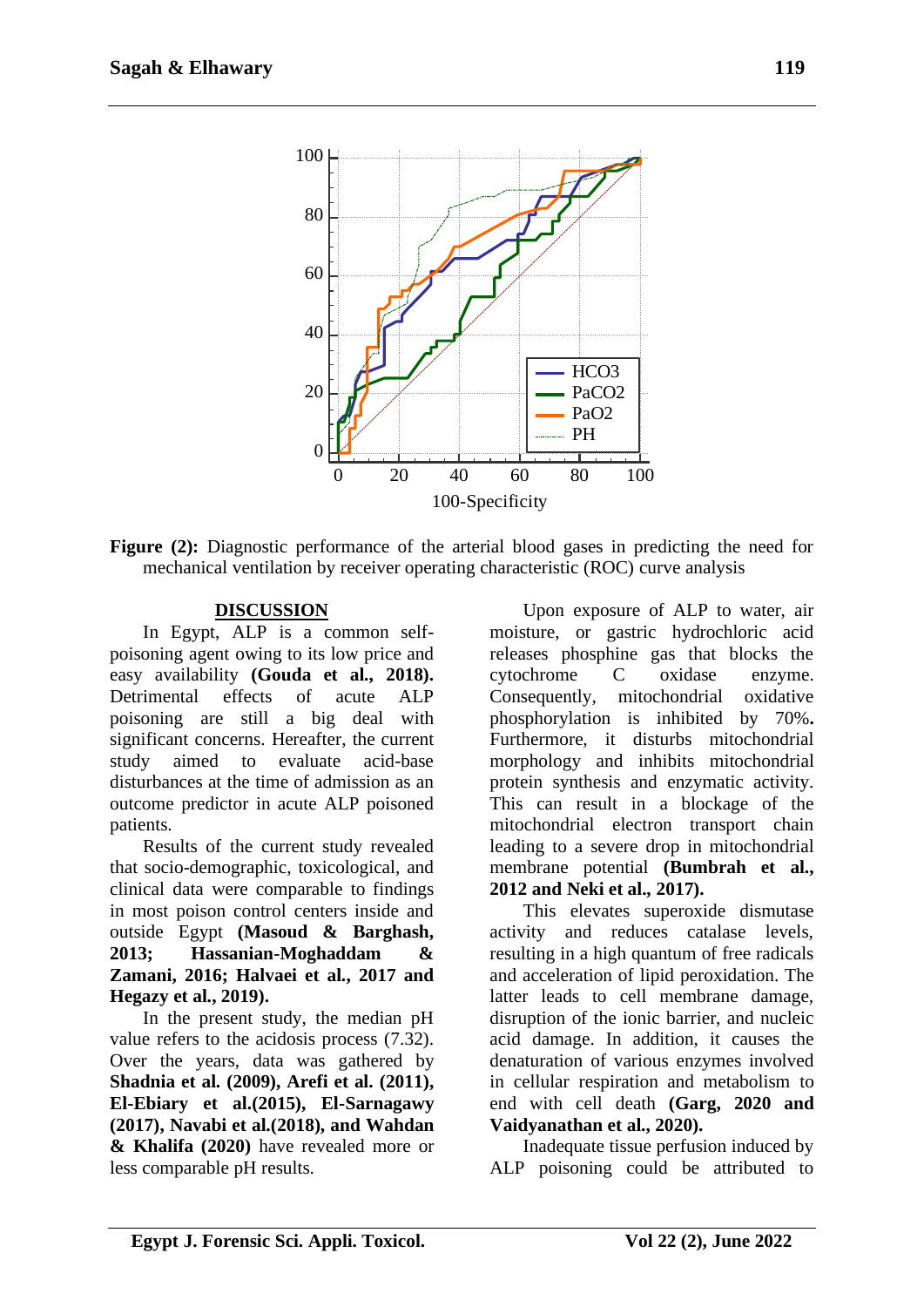volume depletion caused by vomiting, myocardial depression, and adrenal insufficiency. Furthermore, inadequate systemic vasoconstriction, massive intravascular fluid loss resulting from increased capillary permeability, and decreased left ventricular ejection fraction could contribute to poor tissue perfusion **(Farnaghi et al., 2013 and Oghabian & Mehrpour, 2016**).

According to **Berry et al. (2015) and Garg (2020),** accumulation of lactic acid resulted from blockage of oxidative phosphorylation and inadequate tissue perfusion may account for acidotic pH changes gathered in the current study**.**

Both HCO3 and PCO2 regulate blood pH. To maintain a normal pH balance, the proximal tubules must reabsorb filtered  $HCO<sub>3</sub>$ – and produce sufficient  $HCO<sub>3</sub>$ – to neutralize the endogenous acid load. Furthermore, central nervous system neurons regulate ventilation to control plasma PCO<sup>2</sup> **(Boron, 2006 and Kraut & Madias, 2010).**

Significant determinants of  $HCO<sub>3</sub>$ reabsorption include luminal pH, luminal  $HCO<sub>3</sub>$  concentration, luminal flow rate, and peritubular  $PCO<sub>2</sub>$ . Abnormality in any of the formers leads to impaired  $HCO<sub>3</sub>$ reabsorption. Metabolic acidosis promptly triggers hyperventilation that decreases PaCO2, and this hypocapnia is beneficial for blunting a decrease in blood pH **(Kraut & Madias, 2010 and Seifter & Chang, 2016).**

The former data expected to gather a reduced level of  $HCO<sub>3</sub>$  and  $PaCO<sub>2</sub>$  in the current study (mean & median values of 14.4 meq/L & 25 mmHg, respectively). A result that comes parallel with comparable studies done by **Mathai & Bhanu (2010), Hosseinian et al. (2011), Vijayanath et al. (2011)**, **Nejad et al. (2012), Mashayekhian et al. (2016), Halvaei et al. (2017), Farzaneh et al. (2018)**, **and Ghonem et al. (2020).**

Partial oxygen pressure (PaO<sub>2</sub>) median value was decreased in patients included in this study. A result that is shared with

**Mathai & Bhanu (2010), Vijayanath et al. (2011)**, and **Farzaneh et al. (2018)**. According to **Anand et al. (2011)**, cardiogenic & non-cardiogenic pulmonary edema, pleural effusions, and respiratory distress syndrome are common findings in ALP intoxicated patients. Furthermore, cerebral anoxia induced by refractory shock might result in central nervous depression, including respiratory center, which might decrease PaO<sub>2</sub> (Mehrpour et **al., 2012a).**

Results of the current study have declared a significant decrease in pH value and PaO<sup>2</sup> on increasing ALP dose. **Hosseinian et al. (2011) and Navabi et al. (2018)** registered a higher number of ALP tablets in severely intoxicated patients who died. Blood pH value and  $PaO<sub>2</sub>$  showed a significant increase with an increased prehospitalization period. That could be explained by delays in seeking medical care in less severely intoxicated patients. However, according to **Hegazy et al. (2019),** the time passed till death occurred ranged from 1-48 hours, with most patients dying within 24 hours post-ingestion.

Significantly reduced SBP and DBP were recorded in this study with decreased levels of  $pH$ ,  $HCO<sub>3</sub>$ ,  $PaCO<sub>2</sub>$ , and  $PaO<sub>2</sub>$ ,  $El-$ **Sarnagawy (2017)** found that systolic and diastolic blood pressure was significantly lowered in severe ALP poisoned patients. At the same time, **Boukatta et al. (2013), Farzaneh et al. (2018[\), and Pannu](https://www.ncbi.nlm.nih.gov/pubmed/?term=Pannu%20AK%5BAuthor%5D&cauthor=true&cauthor_uid=33132561) et al. (2020)** demonstrated a significant association between SBP and severity of ALP poisoning. This resultant hypovolemic shock induces metabolic acidosis with a subsequent decrease of pH, HCO3, PaCO2, and PaO<sup>2</sup> **(Farahani et al., 2016).**

The respiratory rate was significantly elevated with decreased pH, HCO<sub>3</sub>, PaCO<sub>2</sub>, and PaO<sub>2</sub> as a compensatory mechanism for acidosis **(Jaiswal et al., 2009 and Kraut & Madias, 2010).** The dose of vasopressor was found to increase significantly with reduced  $pH$  and  $HCO<sub>3</sub>$ . This could be explained by increased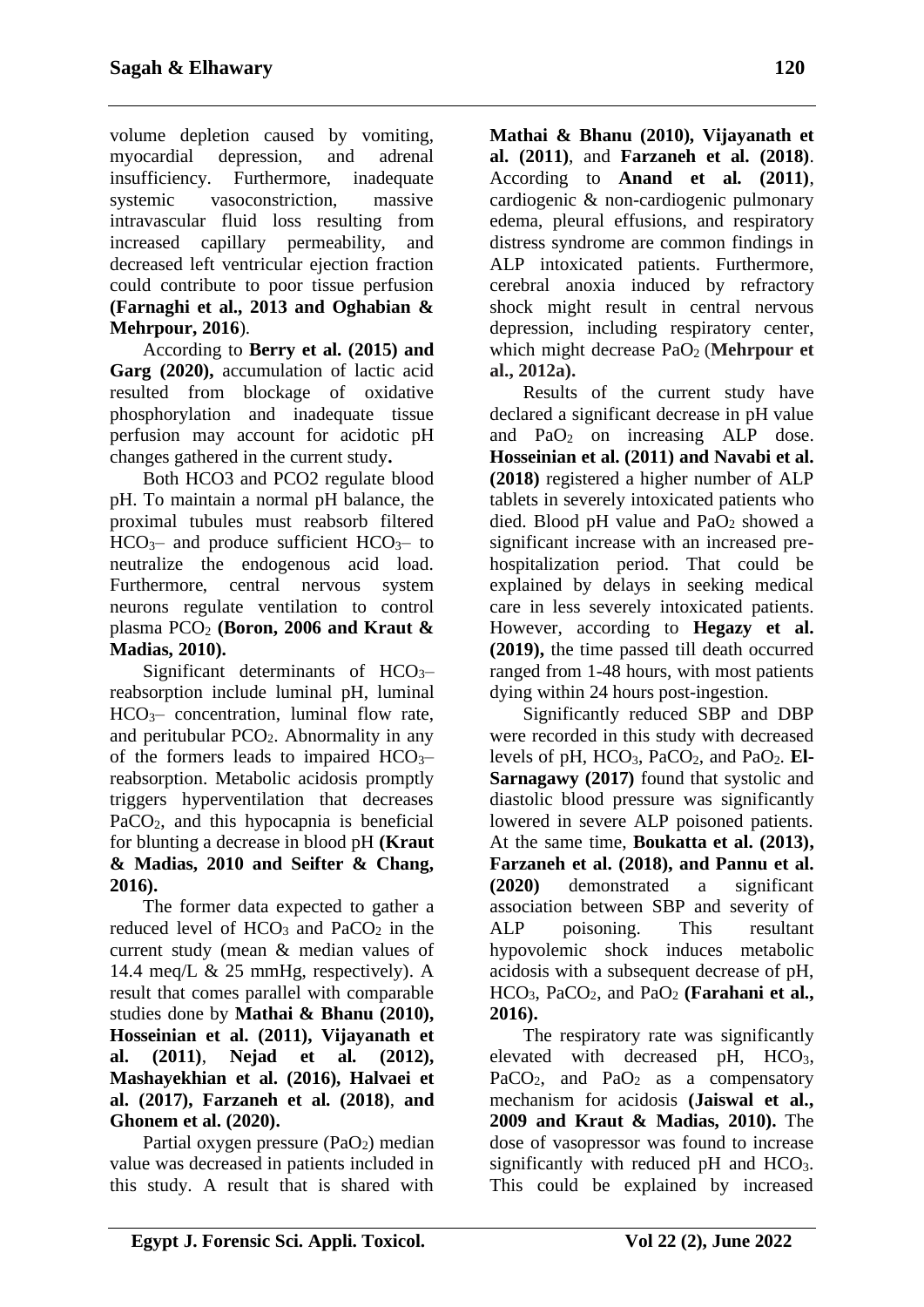vasopressor requirement with the severity of shock and subsequently reduced pH and HCO<sup>3</sup> **(Farahani et al., 2016 and Oghabian & Mehrpour, 2016**).

Period of hospital stay was noticed to be significantly decreased with a decrease of pH,  $PaCO<sub>2</sub>$ , and  $PaO<sub>2</sub>$ . A result that means increased severity known by decreased pH,  $PaCO<sub>2</sub>$  and  $PaO<sub>2</sub>$  will lead to mortality, hence, decreased hospital stay **(Hosseinian et al., 2011 and Hegazy et al., 2019).** On the other hand, the period of hospital stay was noticed to be significantly increased with the increase of  $pH$ , PaCO<sub>2</sub>, and PaO<sub>2</sub> primarily due to less severe manifestation and more extended survival period.

A significant difference could be detected between survivors and nonsurvivors regarding  $pH$ ,  $HCO<sub>3</sub>$ ,  $PaCO<sub>2</sub>$  and PaO2. Furthermore, there was a significant difference between patients who required and did not require mechanical ventilation considering pH,  $HCO<sub>3</sub>$ , and  $PaO<sub>2</sub>$ . Comparable results were obtained by **Shadnia et al. (2009), Mathai and Bhanu (2010), Vijayanath et al. (2011), Navabi et al. (2018), [Pannu](https://www.ncbi.nlm.nih.gov/pubmed/?term=Pannu%20AK%5BAuthor%5D&cauthor=true&cauthor_uid=33132561) et al. (2020), and Wahdan & Khalifa (2020).**

Providentially, pH, Hco<sub>3</sub>, PaCo<sub>2</sub>, and PaO<sub>2</sub> levels might predict mortality in acute ALP intoxication. It was determined that a pH cut-off value  $\leq$  of 7.33 could fairly predict death in 77.97 % of patients, and above this level, death could be excluded in 72.5% of patients. A cut-off value of  $HCO<sub>3</sub> \le 12.6$  could fairly predict death in 59.32 % of patients, and above this level, death could be excluded in 75.61% of patients. PaCo<sub>2</sub> cutoff value  $\leq \&$ > 27 could poorly predict and exclude death in 67.8% and 56.1% of patients respectively. A cut-off value of  $PaO<sub>2</sub> \leq \&$ >87.6 could goodly predict and exclude death in 76.27 % and 78.05% of patients, respectively.

In this study, pH, Hco<sub>3</sub>, and  $paO<sub>2</sub>$ levels might predict the need for mechanical ventilation in acute ALP poisoning. It was found that pH cut-off value  $\leq$ 7.34 could reasonably predict the need for mechanical ventilation in 82.98% of patients, and above this level, mechanical ventilation requirement could be excluded in 63.46% of patients. A cutoff value of  $HCO<sub>3</sub> \le \& 212.6$  could poorly predict and exclude mechanical ventilation requirement in 61.7 % and 69.81% of patients. PaO<sub>2</sub> Cut-off value  $\leq \& 276$  could reasonably predict and exclude mechanical ventilation in 53.19% and 83.02 % of patients, respectively.

These data suggest that blood pH,  $HCO<sub>3</sub>$ , and PaO<sub>2</sub> might be a guide to predict mortality in ALP poisoned patients; blood pH and PaO<sub>2</sub> might guide the need for mechanical ventilation. This is supported by data gathered by **Mathai &Bhanu, (2010), Masoud and Barghash, (2013), Navabi et al. (2018), [Pannu](https://www.ncbi.nlm.nih.gov/pubmed/?term=Pannu%20AK%5BAuthor%5D&cauthor=true&cauthor_uid=33132561) et al. (2020), and Wahdan & Khalifa (2020).**  They reported a range of fair to excellent  $pH$  and  $HCO<sub>3</sub>$  as predictors of mortality in acute ALP poisoned patients. Nevertheless, neither of them has included pH,  $HCO<sub>3</sub>$ , PaCo<sub>2</sub>, and paO<sub>2</sub> in the same study.

## **CONCLUSION**

It could be concluded that determining blood pH,  $HCO<sub>3</sub>$ , and PaO<sub>2</sub> on admission in acute ALP poisoned patients is a simple, cheap, and reliable marker that may help to predict mortality and mechanical ventilation requirement.

## **RECOMMENDATION**

Further research on larger scales will be required to investigate and evaluate the predictive power of pH, Hco3, PaCo2, and paO2 as mortality predictors.

## **REFERENCES**

**Ahmadi J, Joukar S, Anani H and Karami-Mohajeri S (2018):**  Dihydroxyacetone as a definitive treatment for aluminium phosphide poisoning in rats. Archives of Industrial Hygiene and Toxicology; 69 (2):169-177.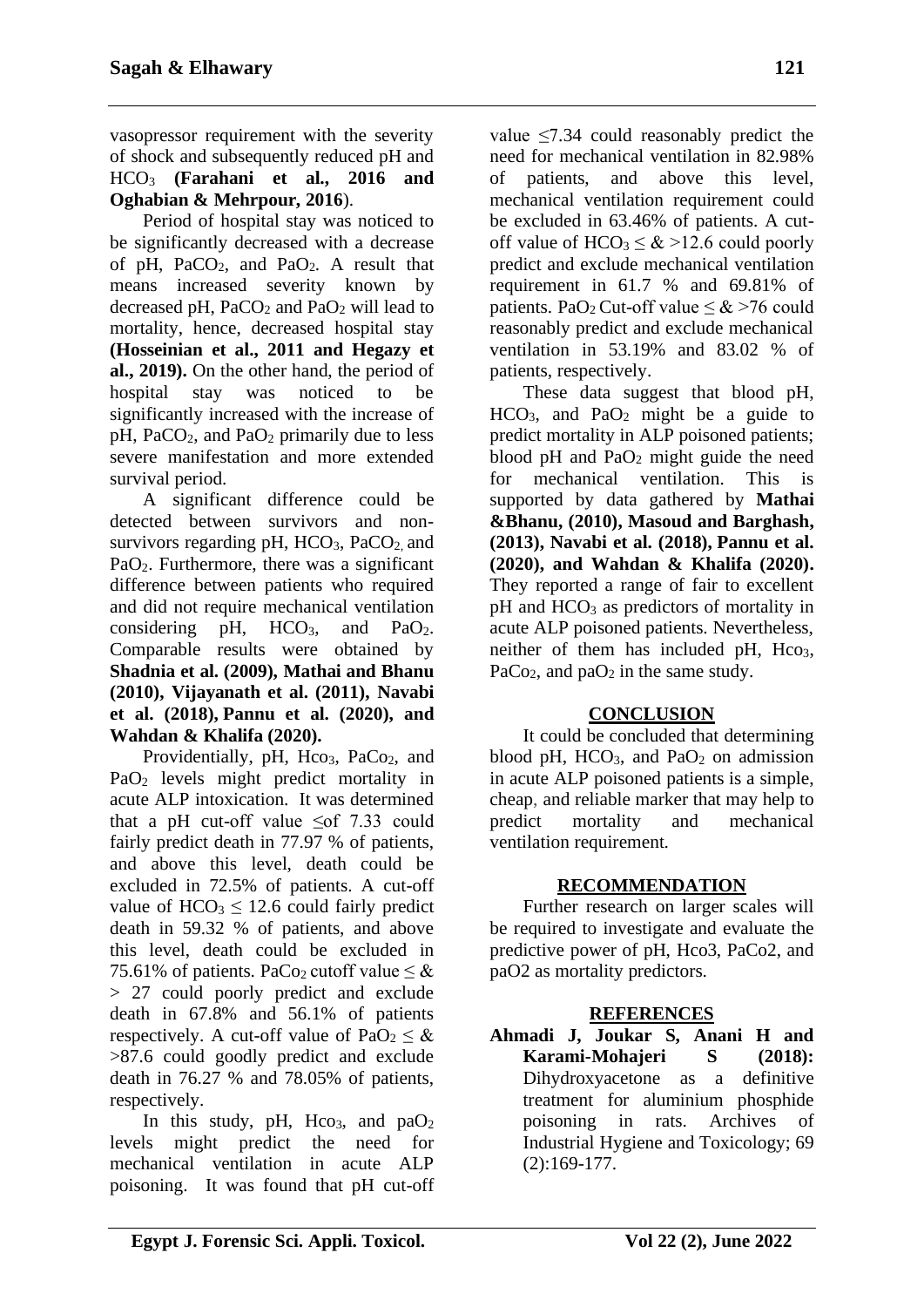- **Anand R, Binukumar BK and Gill KD (2011):** Aluminum phosphide poisoning: an unsolved riddle. Journal of Applied Toxicology; 31: 499-505.
- **Arefi M, Behnoush B, Lalezari M and Zamani N (2011):** The Frequency of the Causes of Acid Base Disturbances in Patients Hospitalized in the Toxicology Ward of Baharloo Hospital in 2009.Iranian Journal of Toxicology; 5 (1-2): 410-414.
- **Berry A, Singh G, Kaur SJ and Bala K (2015):** Aluminum phosphide: Toxicity mechanism and credible treatments. World Journal of Pharmacy and Pharmaceutical Sciences; 4 (10): 2276-2293.
- **Boron WF (2006):** Acid-Base Transport by the Renal Proximal Tubule. J Am Soc Nephrol 17: 2368–2382.
- **Boukatta B, El Bouazzaoui A, Houari N et al., (2013):** Statistics of acute aluminium phosphide poisoning in Fez, Morocco. Journal of Life Sciences.7:1159–1164.
- **Bumbrah GS, Krishan K, Kanchan T, Sharma M and Sodhi GS (2012):**  Phosphide poisoning: a review of literature. Forensic Science International; 214: 1–6.
- **DeLong ER, DeLong DM and Clarke-Pearson DL (1988):** Comparing the areas under the two or more correlated receiver operating characteristic curves: a nonparametric approach. Biometrics, 44 (3), 837-845.
- **El-Ebiary AE, Elgazzar FM, Soliman MA and Shouip OM (2015):**  predictors of prognosis in acute aluminum phohphide poisoning. Mansoura Journal of Forensic Medicine & Clinical Toxicology; 12(2):13-26.
- **El-Sarnagawy GN (2017):** Predictive factors of mortality in acute aluminum phosphide poisoning: 5 years retrospective study in Tanta poison control unit. Ain Shams Journal of Forensic Medicine and Clinical Toxicology June; 29: 58-67.
- **Farahani MV, Soroosh D and Marashi SM (2016):** Thoughts on the current management of acute aluminum phosphide toxicity and proposals for therapy: An evidence-based review. Indian Journal of Critical Care Medicine; 20 (12): 724–730.
- **Farnaghi F, Talaie H, Pournasiri Z, Sadeghi R, Owliaey H, Moghaddam HH** and Shadnia S (2013): Effect of aluminium phosphide poisoning on blood cortisol level. Iranian Journal of Toxicology; 6 (19): 746-750.
- **Farzaneh E, Ghobadi H, Akbarifard M, Nakhaee S, Amirabadizadeh A, Akhavanakbari G, Keyler DE and Mehrpour O (2018):** Prognostic factors in acute aluminium phosphide poisoning: A risk-prediction nomogram approach. Basic & Clinical Pharmacology & Toxicology; 123 (3): 347–355.
- **Garg KK (2020):** Review of aluminum phosphide poisoning. International Journal of Medical Science and Public Health; 9 (7): 392-400.
- **Ghonem MM, El Sharkawy SI and**  Lashin HI (2020): Predictive Variables of Acute Aluminum Phosphide Poisoning Outcome: A New Proposed Model. Egypt J. Forensic Sci. Appli. Toxicol; 20 (2): 45-60.
- **Gouda As, El-Nabarawy NA and Ibrahim SF (2018):** Moringa oleifera extract (Lam) attenuates aluminium phosphide-induced acute cardiac toxicity in rats. Toxicology Reports; 5: 209–212.
- **Gurjar M, Baronia AK, Azim A and Sharma K (2011):** Managing aluminum phosphide poisonings. [Journal of Emergencies, Trauma and](http://www.google.com.eg/url?sa=t&rct=j&q=&esrc=s&frm=1&source=web&cd=1&cad=rja&ved=0CC8QFjAA&url=http%3A%2F%2Fwww.onlinejets.org%2F&ei=2hKZUv2QKtCshQek4oH4BA&usg=AFQjCNFBC01qpyKvDCwoPKxDf1UGorC2hg)  [Shock;](http://www.google.com.eg/url?sa=t&rct=j&q=&esrc=s&frm=1&source=web&cd=1&cad=rja&ved=0CC8QFjAA&url=http%3A%2F%2Fwww.onlinejets.org%2F&ei=2hKZUv2QKtCshQek4oH4BA&usg=AFQjCNFBC01qpyKvDCwoPKxDf1UGorC2hg) 4 (3): 378-384.
- **Halvaei Z, Tehrani H, Soltaninejad K, Abdollahi M and Shadnia S (2017):**  Vitamin E as a novel therapy in the treatment of acute aluminum phosphide poisoning. Turkish Journal of Medical Sciences; 47: 795-800.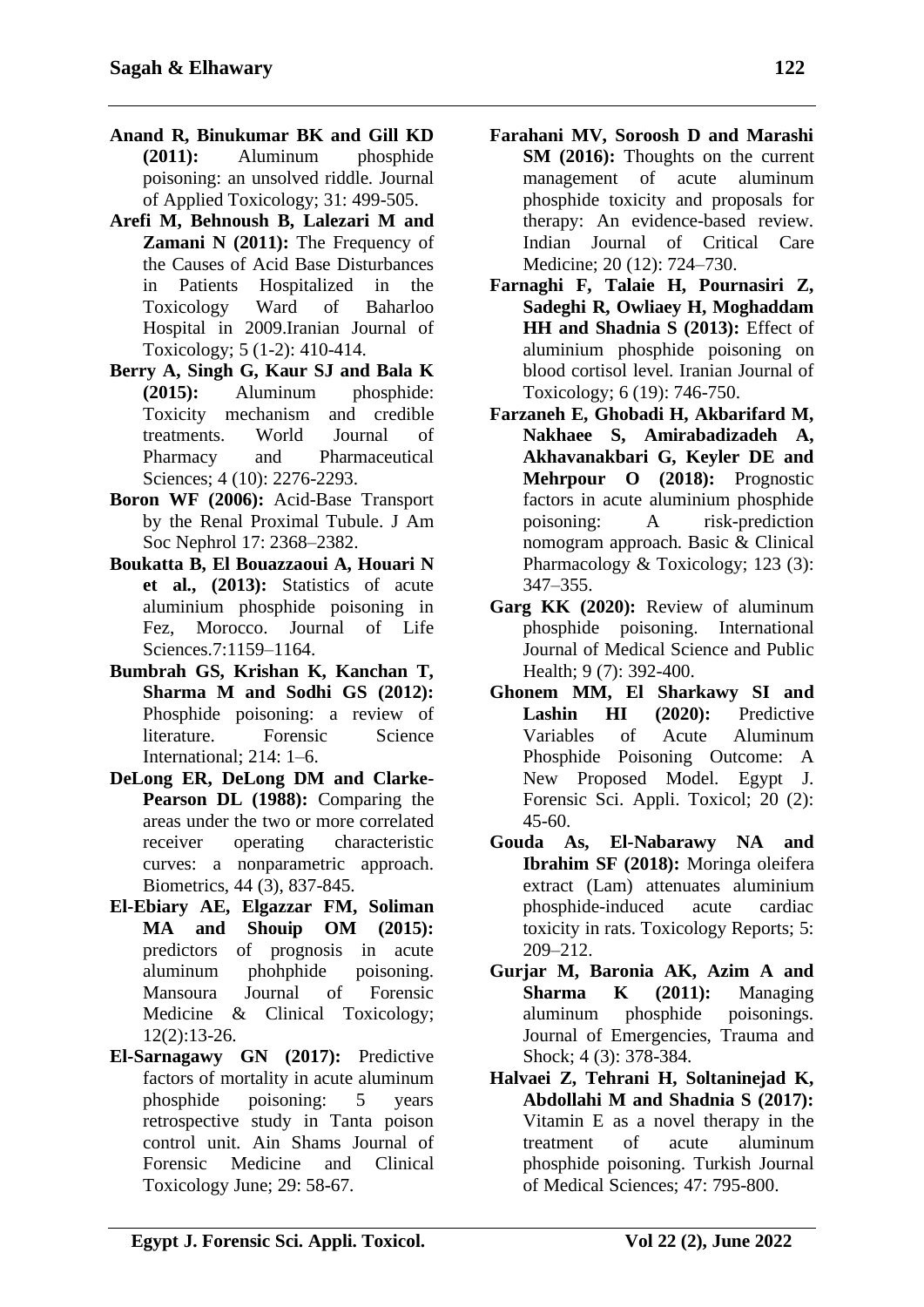- **Hassanian-Moghaddam H and Zamani N (2016):** Therapeutic role of hyperinsulinemia/euglycemia in aluminum phosphide poisoning.Medicine; 95 (31): 1-7.
- **Hegazy, M.M.; Elagamy, S.E. and Salem, E.A. (2019):** Pattern and predictors of death from aluminum and zinc phosphide poisoning: a two years prospective study. Egypt J. Forensic Sci. Appli. Toxicol; 19:73– 85.
- **HosseinianA, Pakravan N, Rafiei A and Feyzbakhsh SM (2011):** Aluminum phosphide poisoning known as rice tablet: a common toxicity in North Iran. Indian journal of medical disease; 65 (4): 143-150.
- **Jaiswal, S.; Verma, R. and Tewari, N. (2009):** Aluminum phosphide poisoning:Effect of correction of severe metabolic acidosis on patient outcome. Indian J. Crit. Care Med.,  $13: 21 - 24$ .
- **Kokholm G (1990):** Simultaneous measurements of blood pH, PCO2, PO2 and concentrations of hemoglobin and its derivatives-A multicentre study. Scandavian Journal of Clinical and Laboratory Investigation Supplements; 50 (203): 75-86.
- **Kraut J A & Madias NE (2010):** Metabolic acidosis: pathophysiology, diagnosis and management. Nat. Rev. Nephrol. 6; 274–285.
- **Mashayekhian M, Moghaddam HH, Rahimi M, Zamani N, Aghabiklooei A and Shadnia S (2016):** Elevated carboxyhaemoglobin concentrations by pulse CO-oximetry is associated with severe aluminium phosphide poisoning. Basic and Clinical Pharmacology and Toxicology Journal; 119 (3): 322-329.
- **Masoud RA and Barghash SS (2013):**  Laboratory prognostic potential for acute aluminum phosphide poisoning. AAM J; 11: 213-234.
- **Mathai A and Bhanu MS (2010):** Acute aluminum phosphide poisoning Can we predict mortality? .Indian Journal of Anaesthesia; 54:302-307.
- **Mehrpour O, Jafarzadeh M and Abdollahi M (2012):** A systematic review of aluminium phosphide poisoning. Archives of Industrial Hygiene and Toxicology; 63:61-73.
- **Mehrpour O, Neumann N and Patrick Ng (2019):** Is cytochrome oxidase inhibition the primary mechanism in aluminum phosphide poisoning? Expert Opinion on Drug Metabolism & Toxicology; 15 (8): 613-614.
- **Navabi, S.M.; Navabi, J.; Aghaei, A., et al.(2018):** "Mortality from aluminum phosphide poisoning in Kermanshah Province, Iran: characteristics and predictive factors". Epidemiol. Health,40: 1-6.
- **Nejad FT, Mohammadi AB, Behnoush B, Kazemifar AM, Nahandi MZ, Dabiran S, Jamalian M and sheikholeslami AB (2012):** Predictors of poor prognosis in aluminum phosphide intoxication. Iranian Journal of Toxicology; 6 (16):610- 614.
- **Neki NS, Shergill GS, Singh A, Kaur A, Nizami S, Singh T and Pannu JS (2017):** Recent advances in management of aluminium phosphide poisoning. International Journal of Current Research in Medical Sciences; 3 (4): 73-76.
- **Oghabian Z and Mehrpour O (2016):**  Treatment of aluminium phosphide poisoning with a combination of intravenous glucagon, digoxin and antioxidant agents. Sultan Qaboos University Medical journal; 16 (3):352–355.
- **[Pannu](https://www.ncbi.nlm.nih.gov/pubmed/?term=Pannu%20AK%5BAuthor%5D&cauthor=true&cauthor_uid=33132561) AK, [Bhalla](https://www.ncbi.nlm.nih.gov/pubmed/?term=Bhalla%20A%5BAuthor%5D&cauthor=true&cauthor_uid=33132561) [A,Sharma](https://www.ncbi.nlm.nih.gov/pubmed/?term=Sharma%20A%5BAuthor%5D&cauthor=true&cauthor_uid=33132561) A and [Sharma](https://www.ncbi.nlm.nih.gov/pubmed/?term=Sharma%20N%5BAuthor%5D&cauthor=true&cauthor_uid=33132561) N (2020):** "PGI Score": A Simplified Three-point Prognostic Score for Acute Aluminum Phosphide Poisoning. [Indian J Crit](https://www.ncbi.nlm.nih.gov/pmc/articles/PMC7584820/)  [Care Med;](https://www.ncbi.nlm.nih.gov/pmc/articles/PMC7584820/) 24(9): 790–793.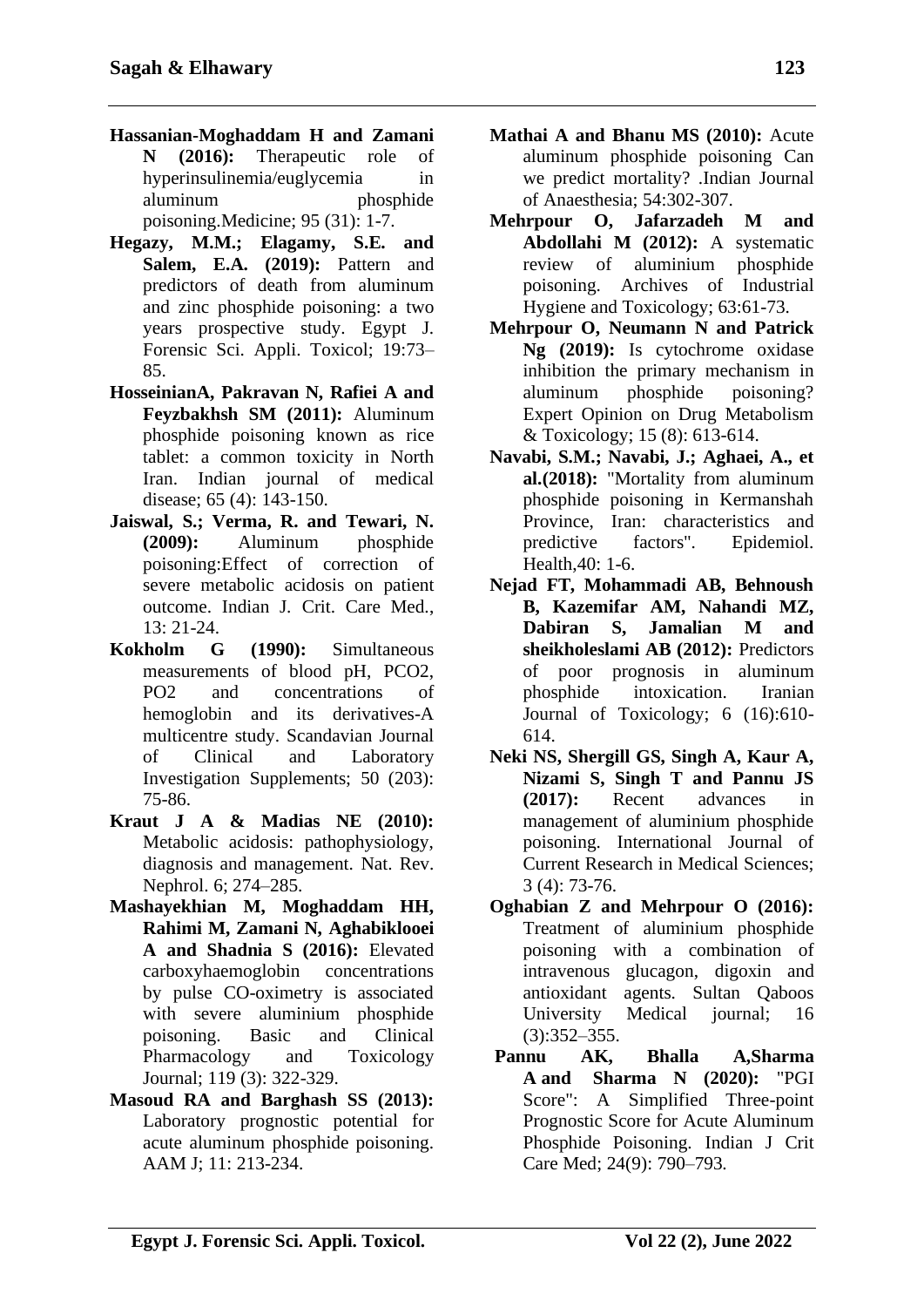- **Saleh AA and Makhlof MG (2018):** Outcome of Toxicity and Mortality Predictors of Aluminum Phosphide Poisoning in Fayoum Governorate, Egypt. Zagazig J. Forensic Med.& Toxicology; 16 (2):40-52.
- **Schober, P., Boer, C. and Schwarte, L. A. (2018)**: Correlation Coefficients: Appropriate Use and Interpretation, *Anesthesia & Analgesia*, 126(5):1763- 1768.
- **Seifter JL and Chang HY (2016):** Disorders of Acid-Base Balance: New Perspectives. Kidney Dis; 2:170–186.
- **Shadnia S, Sasanian G, Allami P, Hosseini A, Ranjbar A, Amini-Shirazi N and Abdollahi M (2009):**  A retrospective 7-years study of aluminum phosphide poisoning in Tehran: opportunities for prevention. Human and Experimental Toxicology; 28:209-213.
- **Sheta AA, El-Banna AS, Abd Elmeguid R, Mohamed HE and Gad NH (2019):** A study of the predictive factors of mortality in acute poisoning

with aluminum phosphide with special reference to echocardiography and SOFA score. Environmental Science and Pollution Research; 26 (32):33135-33145.

- **Vaidyanathan R, Adarsh SP, Ashoka HG and Ahmedi NR (2020):** Comparative Study of Management of Aluminium Phosphide Poisoning –Our Experience. Evid Based Med. Healthc; 7 (38): 2145-2148.
- **Vijayanath V, Anitha MR, Raju GM and Vijayamahantesh SN (2011):**  Forensic view on aluminium phosphide poisoning. Journal of Indian Academy of Forensic Medicine; 33(4): 289-291.
- **Wahdan AA and Khalifa HK (2020):**  Clinical Data, Laboratory Investigations and Electrocardiographic Changes as Predictors of Mortality in Acute Aluminum Phosphide Poisoning. Mansoura J. Forens. Med. Clin. Toxicol; 28 (1): 111-123.